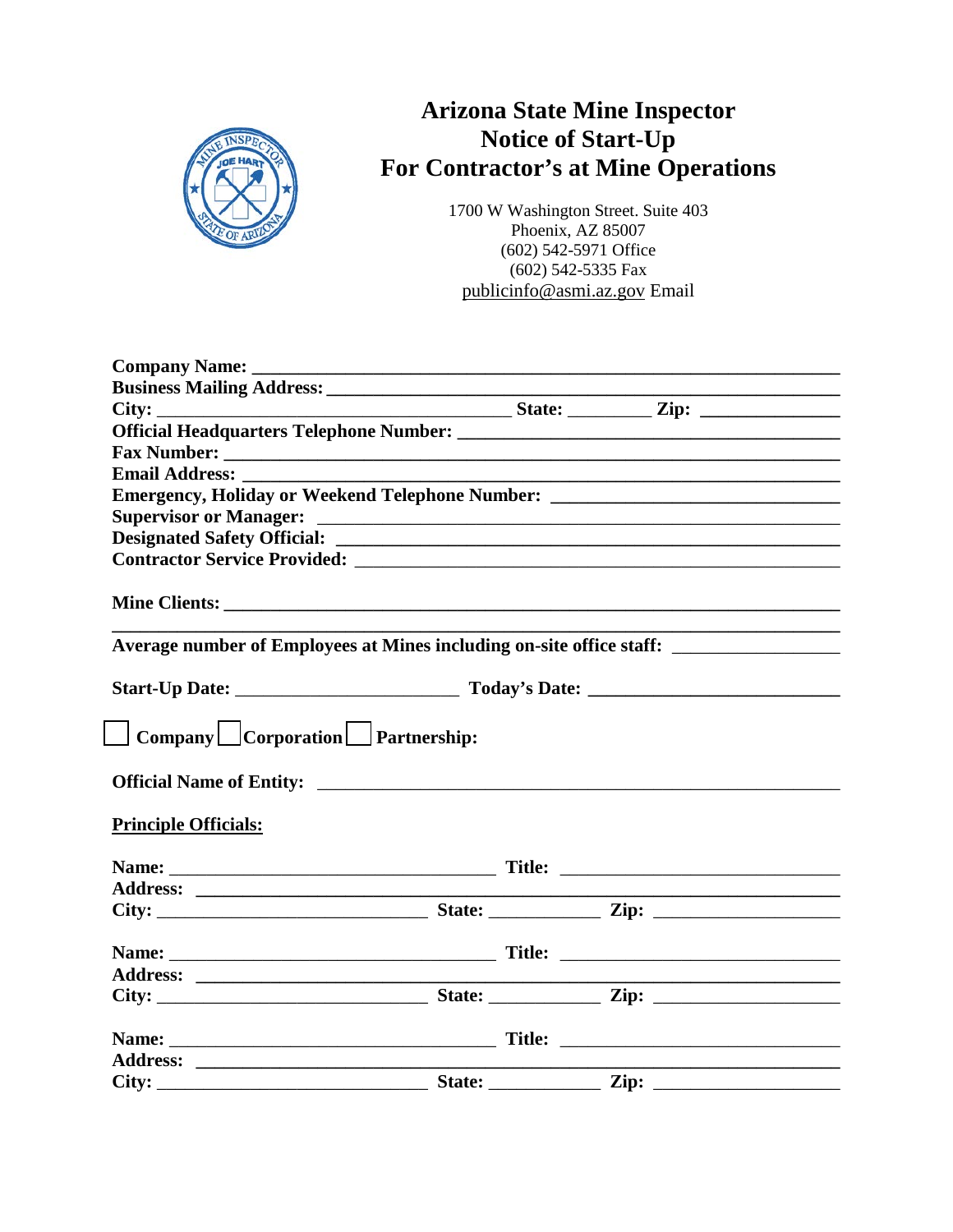## **Arizona State Mine Inspector Notice of Start-Up, Move, or Stop for Contractor's at Mine Operations**

| TO:          | <b>All Arizona Mining Operations</b>              |
|--------------|---------------------------------------------------|
| <b>FROM:</b> | Paul Marsh<br><b>Arizona State Mine Inspector</b> |
| RE:          | <b>Accident and Quarterly Labor Reports</b>       |

**R11-1-136 of the Arizona Mining code states the Arizona State Mine Inspector must be notified of accident under specified conditions stated in that statute.**

**R11-1-151 of Arizona Mining Code states each mining operation must file a quarterly accident report with this office within fifteen (15) Days after the end of each calendar quarter.**

| 1st Quarter January, February, March                     | Due April 15th   |
|----------------------------------------------------------|------------------|
| 2nd Quarter April, May, June                             | Due July 15th    |
| 3rd Quarter July, August, September                      | Due October 15th |
| 4th Quarter October, November, December Due January 15th |                  |

**The quarterly report, as well as the Accident Reports and retroactive to the first day of new operation.**

**A copy of Mine Safety and Health Administration quarterly mine employment and coal production report (MSHA Form 7000-2 ) is acceptable**

**Please feel free to contact the Inspection & Enforcement Division of the Arizona State Mine**

**Inspector's Office if there are any questions.**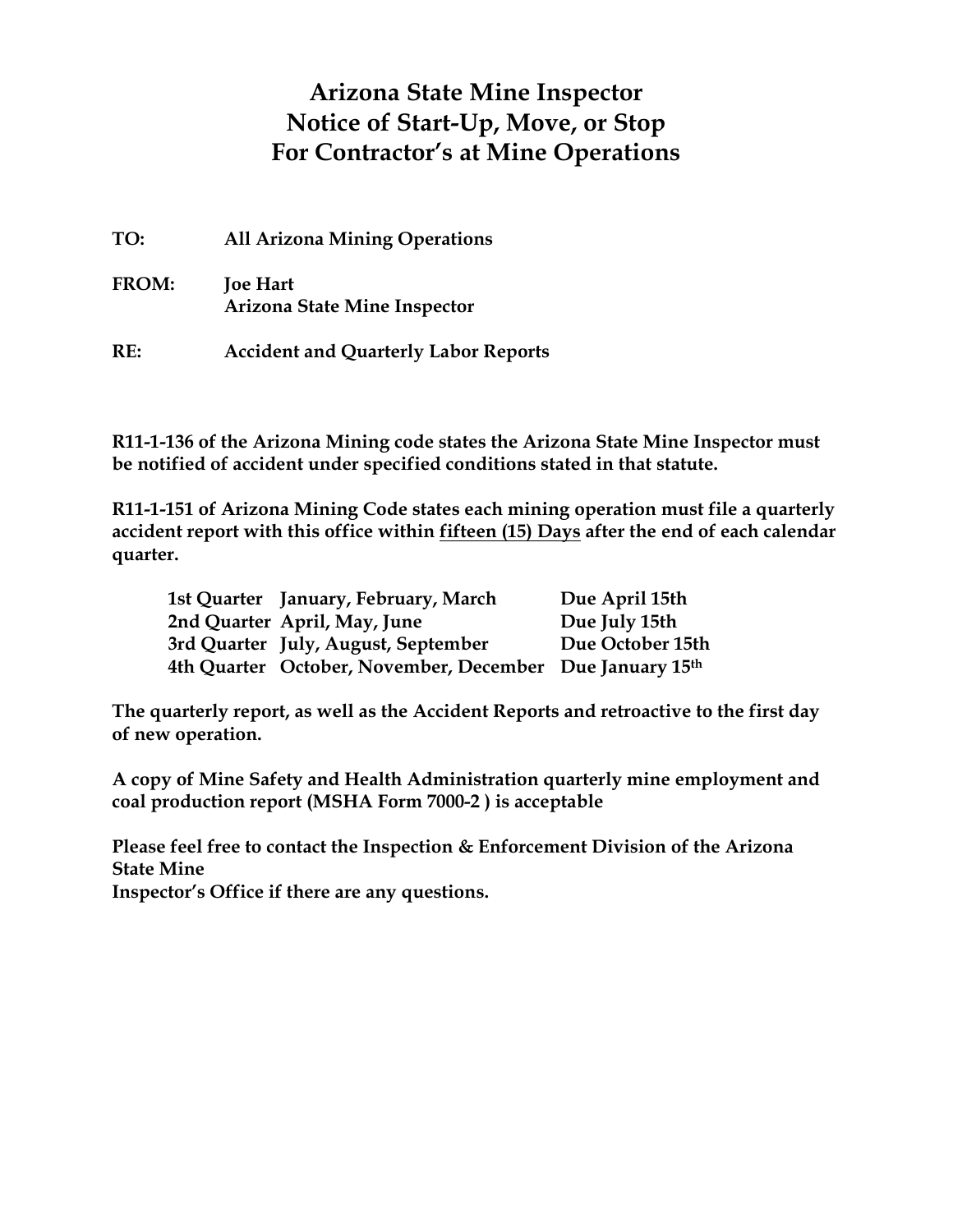|                              |                                                                                   | <b>Arizona State Mine Inspector</b><br><b>Quarterly Labor Report</b>                                           |  |
|------------------------------|-----------------------------------------------------------------------------------|----------------------------------------------------------------------------------------------------------------|--|
| ATE OF ARILO                 | 1700 W Washington Street, Suite 403<br>Phoenix, AZ 85007<br>(602) 542-5971 Office |                                                                                                                |  |
|                              |                                                                                   | $(602)$ 542-5335 Fax                                                                                           |  |
|                              |                                                                                   | publicinfo@asmi.az.gov Email                                                                                   |  |
|                              |                                                                                   |                                                                                                                |  |
|                              |                                                                                   |                                                                                                                |  |
|                              |                                                                                   |                                                                                                                |  |
|                              |                                                                                   |                                                                                                                |  |
|                              |                                                                                   |                                                                                                                |  |
|                              |                                                                                   |                                                                                                                |  |
| <b>Operation</b>             |                                                                                   | Status: Status: Status: Status: Status: Status: Status: Status: Status: Status: Status: Status: Status: Status |  |
|                              |                                                                                   |                                                                                                                |  |
|                              |                                                                                   |                                                                                                                |  |
| <b>Driving Instructions:</b> |                                                                                   |                                                                                                                |  |
|                              |                                                                                   |                                                                                                                |  |
|                              |                                                                                   |                                                                                                                |  |

*ARIZONA REVISED STATUTE/RULE 11-1-151. Requires this report (or the MSHA equivalent) be submitted to the Arizona State Mine Inspector by the 15th day following the end of each calendar quarter.* 

|                       |                 |                  | NUMBER OF REPORTABLE INJURIES DURING THIS QUARTER FOR EACH OPERATION |
|-----------------------|-----------------|------------------|----------------------------------------------------------------------|
|                       | <b>Employee</b> | Number of        | Number of                                                            |
|                       | Hrs. Worked     | <b>Employees</b> | <b>Lost Times</b>                                                    |
| <b>First Quarter</b>  |                 |                  |                                                                      |
| Mine Staff            |                 |                  |                                                                      |
| Support Staff         |                 |                  |                                                                      |
| <b>Second Quarter</b> |                 |                  |                                                                      |
| Mine Staff            |                 |                  |                                                                      |
| Support Staff         |                 |                  |                                                                      |
| <b>Third Quarter</b>  |                 |                  |                                                                      |
| Mine Staff            |                 |                  |                                                                      |
| <b>Support Staff</b>  |                 |                  |                                                                      |
| <b>Fourth Quarter</b> |                 |                  |                                                                      |
| Mine Staff            |                 |                  |                                                                      |
| Support Staff         |                 |                  |                                                                      |
| <b>Totals</b>         |                 |                  |                                                                      |